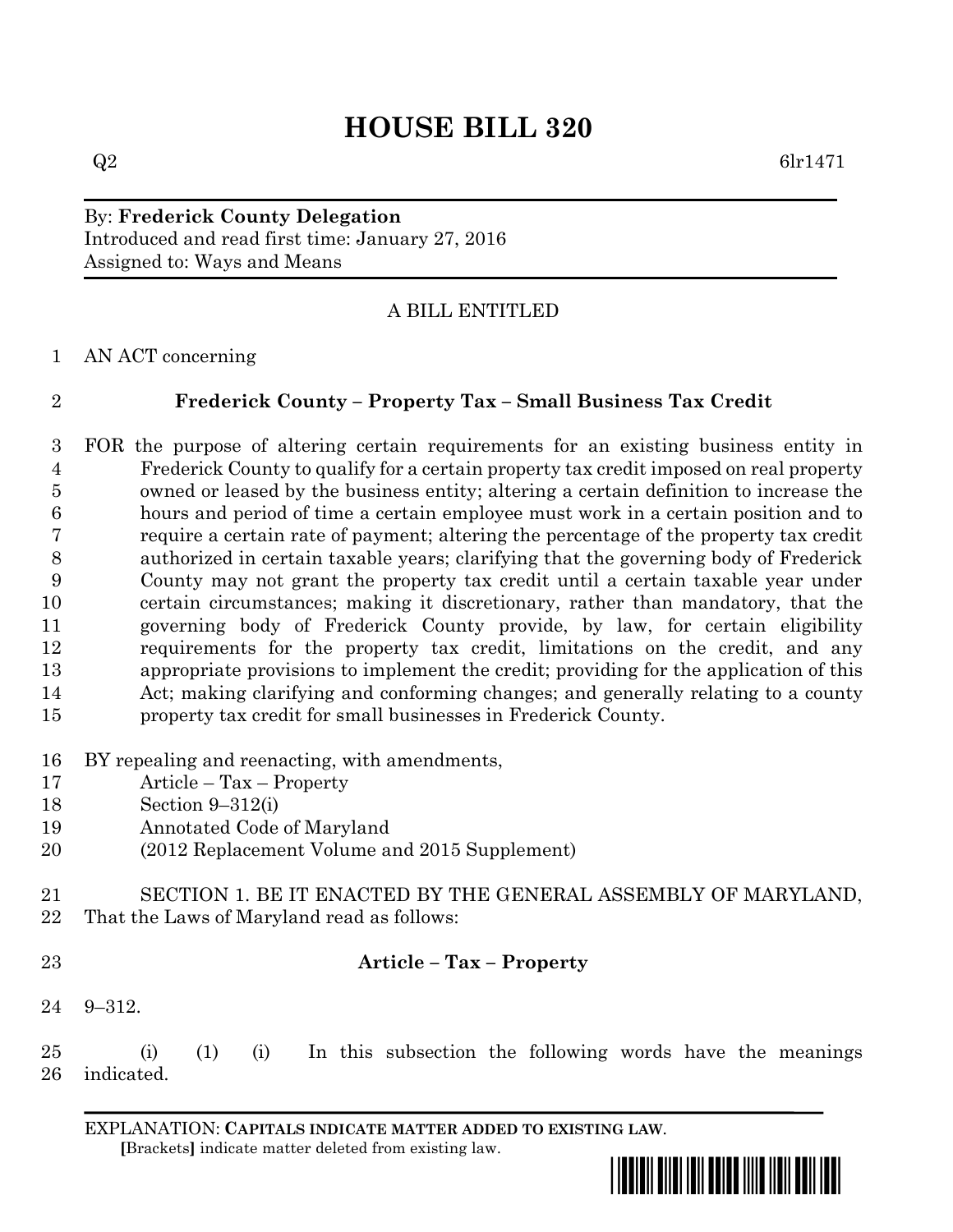(ii) "Affiliate" means a person: 2 1. that directly or indirectly owns at least 80% of a business entity; or 2. at least 80% of which is owned, directly or indirectly, by a business entity. (iii) "Business entity" means a person conducting a trade or business in the State that is subject to the State individual or corporate income tax or insurance premiums tax. (iv) "Full–time position" means a position **[**requiring**] THAT: 1. REQUIRES** at least **[**840**] 1,800** hours of an individual's time **[**during at least 24 weeks in a 6–month period**] IN A CALENDAR YEAR; AND 2. PAYS AT LEAST 150% OF THE FEDERAL MINIMUM WAGE**. (v) "New or expanded premises" means commercial or industrial real property, including a building or part of a building that has not been previously occupied, where a business entity or its affiliates locate to conduct business. (vi) 1. "New permanent full–time position" means a position that is: 19 A. a full–time position of indefinite duration; 20 B. located in Frederick County; C. newly created, as a result of the establishment or expansion of a business facility in the county; and D. filled. 2. "New permanent full–time position" does not include a position that is: 26 A. created when an employment function is shifted from an existing business facility of the business entity or its affiliates located in Frederick County to another business facility of the same business entity or its affiliates, if the position does

not represent a net new job in the county;

#### **HOUSE BILL 320**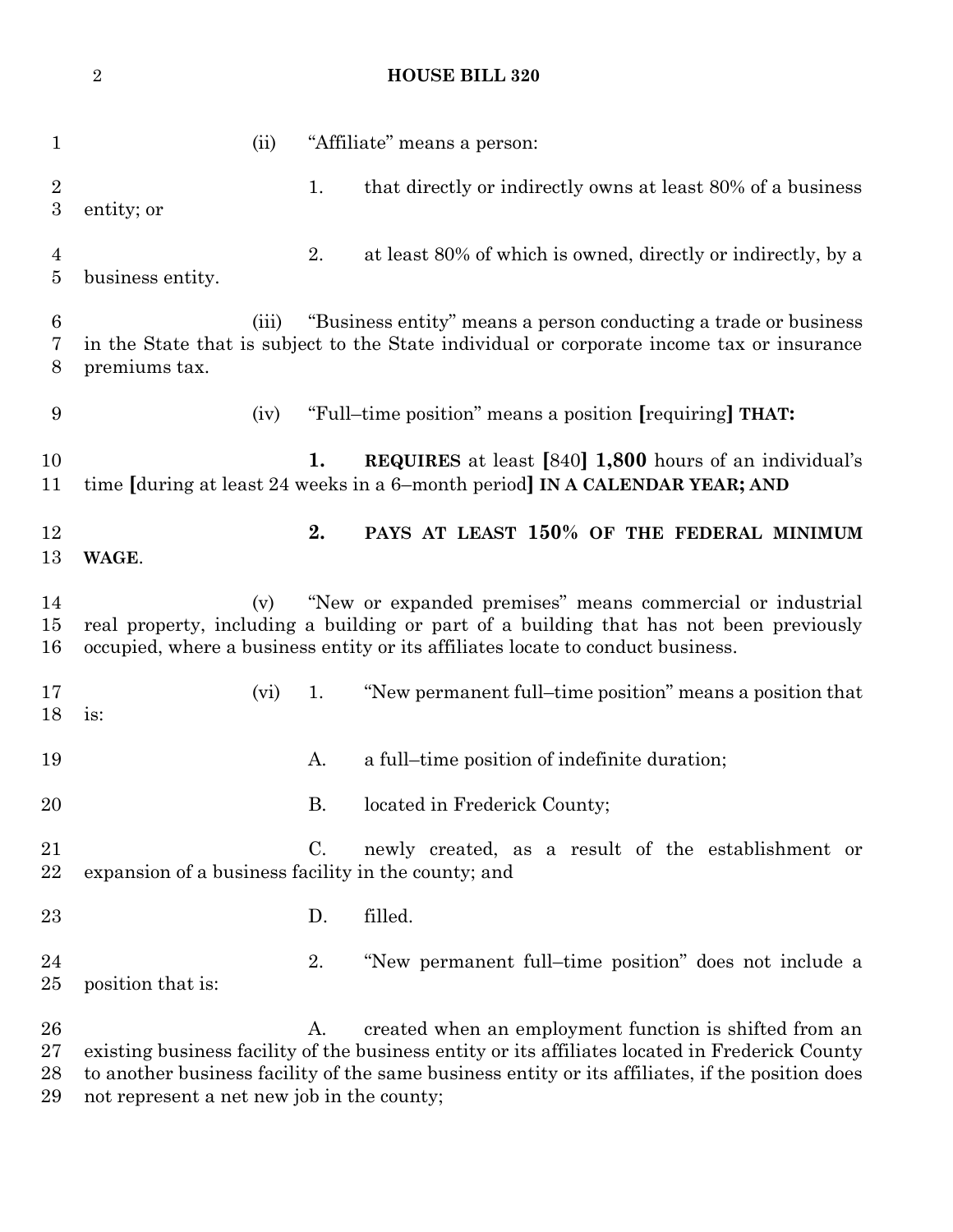### **HOUSE BILL 320** 3

| 1<br>$\overline{2}$                     | <b>B.</b><br>created through a change in ownership of a trade or<br>business;                                                                                                                                                                                                                                                                         |  |  |  |
|-----------------------------------------|-------------------------------------------------------------------------------------------------------------------------------------------------------------------------------------------------------------------------------------------------------------------------------------------------------------------------------------------------------|--|--|--|
| $\boldsymbol{3}$<br>$\overline{4}$<br>5 | $\rm C$ .<br>created through a consolidation, merger, or restructuring<br>of a business entity or its affiliates, if the position does not represent a net new job in the<br>county;                                                                                                                                                                  |  |  |  |
| $\,6$<br>7<br>8<br>9                    | created when an employment function is contractually<br>D.<br>shifted from an existing business entity or its affiliates located in the county to another<br>business entity or its affiliates, if the position does not represent a net new job in the county;<br>or                                                                                 |  |  |  |
| 10                                      | Ε.<br>filled for a period of less than 12 months.                                                                                                                                                                                                                                                                                                     |  |  |  |
| 11<br>12<br>13<br>14                    | The governing body of Frederick County may grant, by law, a property<br>(2)<br>tax credit against the county property tax imposed on real property owned or leased by a<br>business entity that meets the requirements specified for the tax credit under this<br>subsection.                                                                         |  |  |  |
| 15<br>16<br>17<br>18                    | (3)<br>To qualify for a property tax credit under this subsection, before a<br>business entity obtains the new or expanded premises or hires employees to fill the new<br>permanent full-time positions at the new or expanded premises, the business entity shall<br>provide written notification to the governing body of Frederick County stating: |  |  |  |
| 19<br>20                                | that the business entity intends to claim the property tax credit;<br>(i)<br>and                                                                                                                                                                                                                                                                      |  |  |  |
| 21<br>22<br>23                          | when the business entity expects to obtain the new or expanded<br>(ii)<br>premises and hire the required number of employees in the new permanent full-time<br>positions.                                                                                                                                                                             |  |  |  |
| 24<br>25                                | [(i)] To qualify for a property tax credit under this subsection, [an<br>(4)<br>existing A business entity [in the county] shall:                                                                                                                                                                                                                     |  |  |  |
| 26<br>27<br>28                          | $\left\lceil 1 \right\rceil$<br>obtain at least an additional 1,500 square feet of new or<br>expanded premises by purchasing newly constructed premises, constructing new premises,<br>causing new premises to be constructed, or leasing previously unoccupied premises; and                                                                         |  |  |  |
| 29<br>30<br>31                          | employ at least one individual in a new permanent<br>2.<br>full–time position during a 12–month period, during which period the business entity also<br>must obtain and occupy the new or expanded premises.                                                                                                                                          |  |  |  |
| 32<br>33                                | To qualify for the property tax credit under this subsection, a new<br>(ii)<br>business entity locating in the county shall:                                                                                                                                                                                                                          |  |  |  |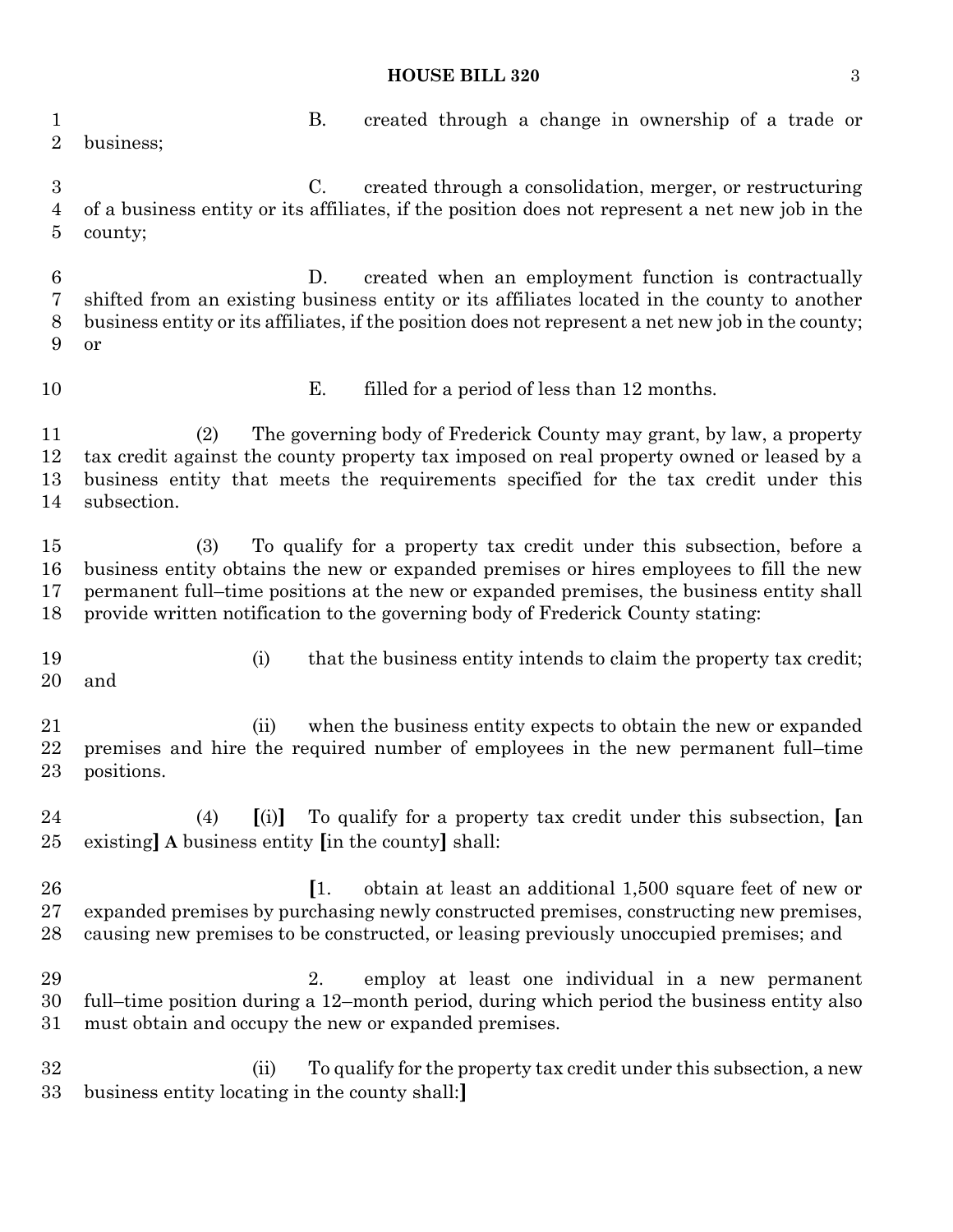#### **HOUSE BILL 320**

 **[**1.**] (I)** obtain at least 2,500 square feet of new or expanded premises by purchasing newly constructed premises, constructing new premises, causing new premises to be constructed, or leasing previously unoccupied premises; and **[**2.**] (II)** employ at least five individuals in new permanent full–time positions during a 24–month period, during which period the business entity also must obtain and occupy the new or expanded premises. (5) (i) **[**If an existing**] SUBJECT TO SUBPARAGRAPH (II) OF THIS PARAGRAPH, IF A** business entity **[**in the county meets the requirements of paragraph (4)(i) of**] QUALIFIES FOR THE PROPERTY TAX CREDIT UNDER** this subsection, the property tax credit **[**granted under this subsection**]** shall equal a percentage of the amount of property tax imposed on the assessment of the new or expanded premises, as follows: 1. **[**52%**] 40%** in the 1st and 2nd taxable years; 2. **[**39%**] 30%** in the 3rd and 4th taxable years; **[**and**]** 3. **[**26%**] 20%** in the 5th and 6th taxable years**; AND 4. 0% FOR EACH TAXABLE YEAR THEREAFTER**. **[**(ii) If a new business entity locating in the county meets the requirements of paragraph (4)(ii) of this subsection, the property tax credit granted under this subsection shall equal a percentage of the amount of property tax imposed on the assessment of the new or expanded premises, as follows: 20 1. 30% in the 1st and 2nd taxable years; 21 20% in the 3rd and 4th taxable years; and 3. 10% in the 5th and 6th taxable years.**] (II) A PROPERTY TAX CREDIT UNDER THIS SUBSECTION MAY NOT BE GRANTED UNTIL THE FIRST TAXABLE YEAR IN WHICH THE COUNTY PROPERTY TAX IMPOSED ON REAL PROPERTY OWNED OR LEASED BY THE BUSINESS ENTITY INCREASES DUE TO THE BUSINESS ENTITY'S QUALIFYING INVESTMENT IN THE NEW OR EXPANDED PREMISES.**

 (6) The lessor of real property granted a property tax credit under this subsection shall reduce the amount of taxes for which a business entity is contractually liable under the lease agreement by the amount of any credit granted under this subsection for improvements made by the business entity.